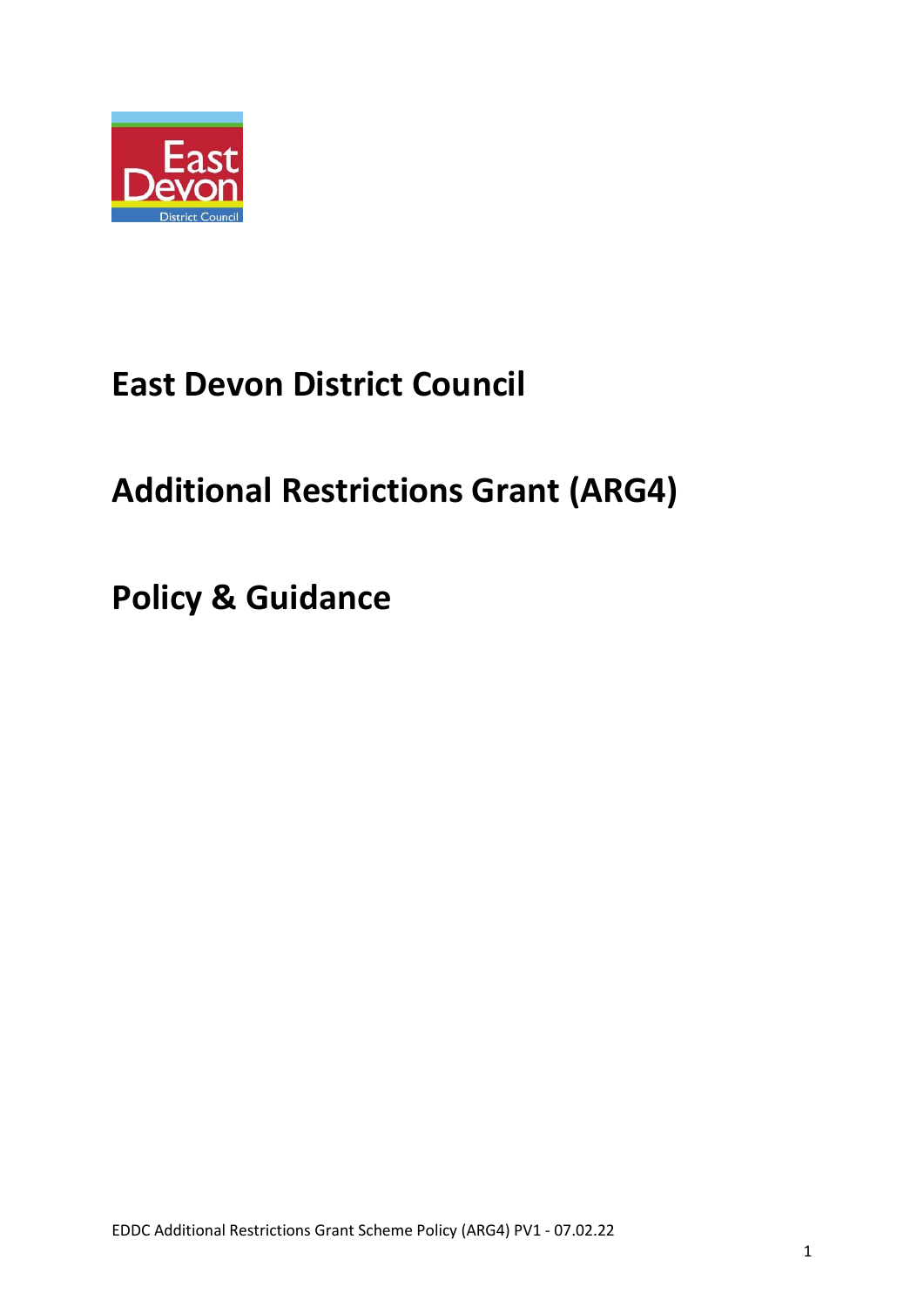# **Definitions**

The following definitions are used within this document:

**'Additional Restrictions Grant (ARG)'**; and **'ARG4'** means the additional funding provided by Government;

**'the Council'**; means East Devon District Council;

**'COVID-19' (coronavirus)**; and **'Omicron'** means the infectious disease caused by the most recently discovered coronavirus;

**'Department for Business, Energy & Industrial Strategy (BEIS)**'; means the Government department responsible for the scheme and guidance;

**'Effective date'**; means, for eligibility of the grant, the date from which severe impact from coronavirus will be considered. For the purpose of this scheme the date cannot be before 1st December 2021;

**'Hereditament(s)**; means the assessment defined within Section 64 of the Local Government Finance Act 1988;

**'Local rating list'**; means the list as defined by Section 41 of the Local Government Finance Act 1988

**'Omicron Hospitality and Leisure Grant (OHLG) scheme';** means the grant scheme developed by the Council in response to an announcement made by the Chancellor of the Exchequer on 21st December 2021 and which is applicable to rated businesses in the hospitality and leisure sectors;

**'Ratepayer'**; means the person who, according to the Council's records, was the ratepayer liable for occupied rates in respect of the hereditament at the date of the local restrictions or widespread national restrictions;

**'State Aid Framework';** means the Temporary Framework for State aid measures to support the economy in the current COVID-19 outbreak published on 19 March 2020;

**'Subsidies';** means the Government's replacement scheme for the previous state aid framework; and

**'Temporary Framework for State aid'**; means the same as the '**State Aid Framework'.**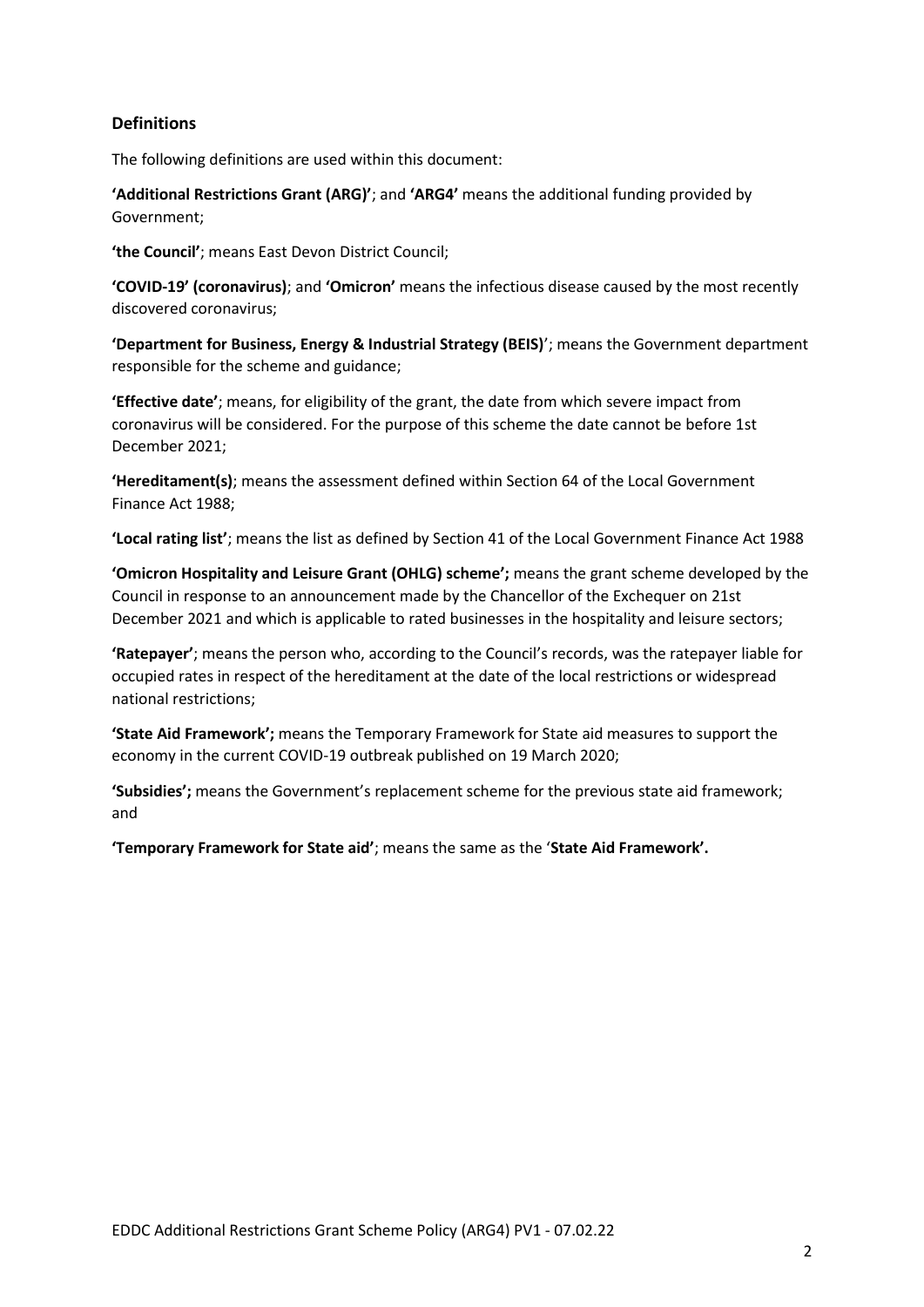# **1.0 Purpose of the Scheme and background.**

**1.1** The purpose of this document is to determine eligibility for a payment under the fourth round of the Council's Additional Restrictions Grant (ARG4) scheme. The Council, as the Business Rates Billing Authority is responsible for payment of these grants.

**1.2** This discretionary grant scheme has been developed by the Council in response to an announcement made by the Chancellor of the Exchequer on 21st December 2020 which sets out the basic circumstances whereby an ARG4 payment may be made by the Council to a business which has been severely affected by coronavirus restrictions and the rise of the Omicron variant.

**1.3** Whilst the awarding of grants will largely be at the Council's discretion, the Department for Business, Energy & Industrial Strategy (BEIS) has set down criteria which **must** be met by each business making an application. This is set out within the published Guidance for Local Authorities.

**1.4** Additional Restrictions Grant funding issued to the Council by BEIS will be available for the 2021/22 financial years only.

# **2.0 Funding**

**2.1** Government has provided the Council with a third fixed Additional Restrictions Grant 'top up' funding allocation of £277,681.38 which is available to assist impacted businesses. The Council has until 31st March 2022 to spend this funding allocation, with any funds remaining after this date being subject to recovery by BEIS.

**2.2** The Council's ARG4 scheme has been designed to ensure the ARG funding is fully distributed by this time in assisting businesses that have been severely impacted by the recent rise in COVID-19 cases but which are not able to access the Government's mandatory [Omicron Hospitality and Leisure](https://assets.publishing.service.gov.uk/government/uploads/system/uploads/attachment_data/file/1044354/omicron-hospitality-and-leisure-grant-guidance.pdf)  [Grant](https://assets.publishing.service.gov.uk/government/uploads/system/uploads/attachment_data/file/1044354/omicron-hospitality-and-leisure-grant-guidance.pdf) (OHLG).

# **3.0 Eligibility criteria and awards**

**3.1** For the purposes of this scheme the Council has decided that the following eligibility criteria must be met in order to receive an Additional Restriction Grant (ARG4).

**3.2** In line with Government guidance, the Council's ARG4 scheme will support businesses which can evidence that their trade has been severely affected by the current increase in COVID-19 cases at any stage since  $1<sup>st</sup>$  December 2021. The scheme will not be available for businesses who are eligible for, or who have been awarded, a Government (mandatory) Omicron Hospitality and Leisure Grant (OHLG).

**3.3** The Council particularly encourages applications from businesses both within and which supply the hospitality leisure, personal care, events and travel and tourism sectors, as well as wedding industries, wholesalers, English language schools, breweries, freelance and mobile businesses, gyms and other businesses where they can confirm they are not eligible for the Omicron Hospitality and Leisure Grant (OHLG).

**3.4** Businesses and organisations which are not included within the specific list of exclusions detailed within this scheme will be able to apply to the ARG4 scheme if sufficient evidence can be provided that they have been 'severely impacted' by the increase in COVID-19 cases between the  $1<sup>st</sup>$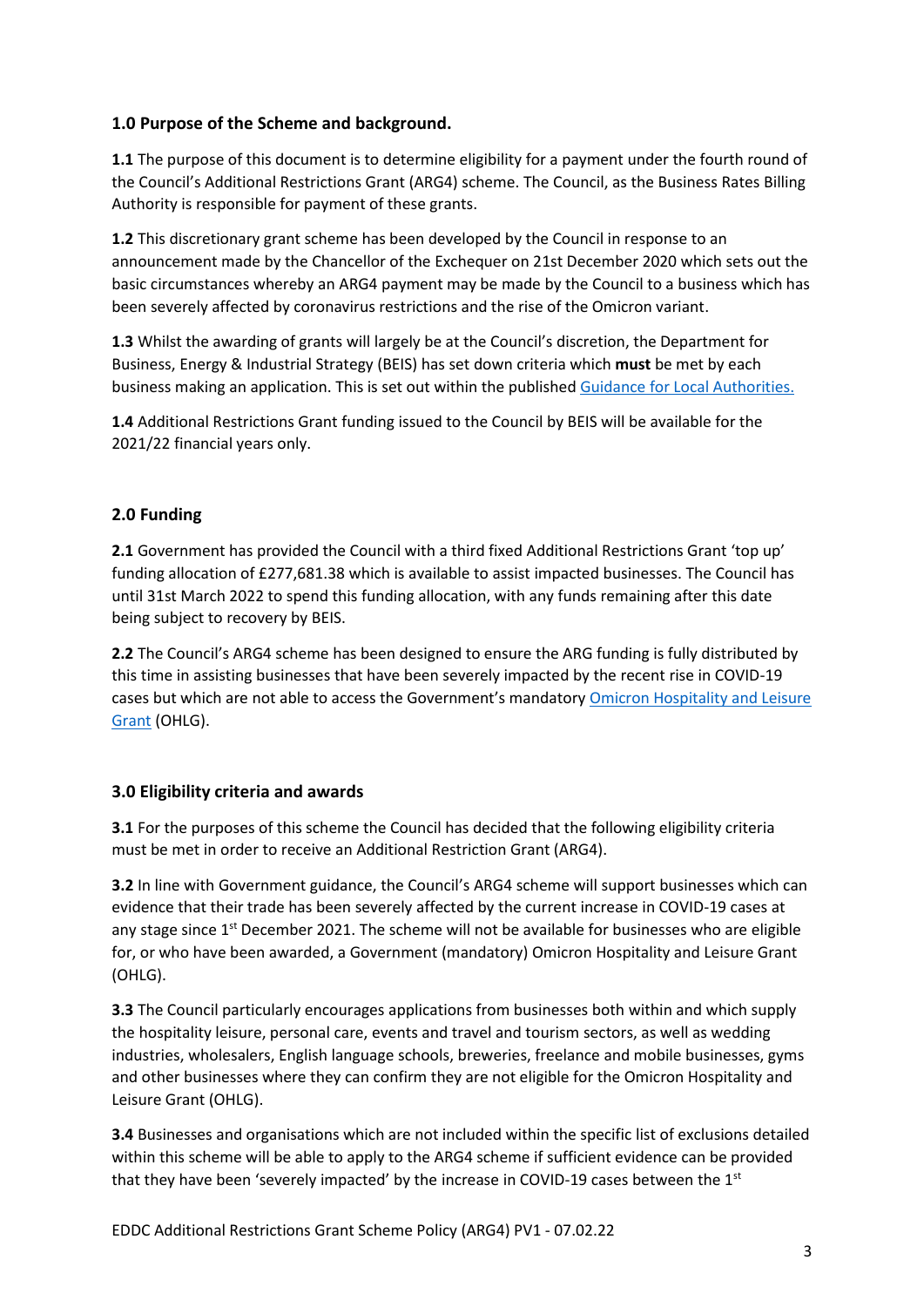December 2021 and March 2022. This includes non-excluded home-based and mobile businesses that can evidence they are registered companies or sole traders.

**3.5** Government have made clear that discretionary grants, including the ARG must not be used as a wage supplement, rather to support businesses with their fixed costs. As such, ARG applicants that can demonstrate 'severe impact' must also evidence specific fixed business costs outside of any residential property and staffing costs.

**3.6** Each application will be considered on a case-by-case basis. The Council considers 'severe impact' to describe an evidenced drop in the business' normal trading, income or service provision compared to a more representative period of comparable trading. This severe impact must be caused by either

- (a) a significant drop in demand for goods/services due to the recent local increase in COVID-19 cases;
- (b) an inability to supply demand for goods/services due to staff COVID-19 infections;
- (c) an inability to supply demand for goods/services due to supply chain issues directly resulting from the recent global increase in COVID-19 cases; or
- (d) a significant drop in demand for goods/services due to restrictions affecting international travel due to the recent global increase in COVID-19 cases.

It should be made clear within the ARG4 application how this decreased level of trade is a direct consequence of the increase in COVID-19 cases since December 2021, and not as a result of more predictable (e.g. seasonal) fluctuations in demand.

**3.7** Full details on how to claim are shown in Section 4.

**3.8** There will be provision for 'special cases' to be considered within the Council's ARG Policy. Businesses within East Devon who are experiencing exceptional circumstances will be required to email arg@eastdevon.gov.uk with specific justifications for support and full details of their case for consideration by the Service Lead – Growth, Development & Prosperity.

**3.9** Only one ARG4 will be awarded to any business under this scheme, not including 'special cases'. No automatic right of approval for any subsequent grant is implied or should be assumed.

**3.10** If an applicant is a director/shareholder of more than one business registered/trading at a particular address, only one of those businesses can receive an ARG4 grant. The applicant will be ineligible for an ARG4 grant if another one of their businesses has received an Omicron Hospitality and Leisure Grant for the same space (or a proportion of that space) that the business applying for ab ARG4 occupies.

## **Award Levels**

**3.11** The Council has confirmed the following grant award levels for the current ARG4 scheme;

| Discretionary: ARG4 |               |                |             |           |
|---------------------|---------------|----------------|-------------|-----------|
| Impact              | Non-ratepayer | $E0 - E15k RV$ | £15-£51k RV | $£51k+RV$ |
|                     |               | ratepaver      | ratepayer   | ratepaver |
| Impacted trade      | £889          | £1.350         | £2.000      | £3,000    |
| Suspended trade     | £1.778        | £2.667         | £4,000      | £6,000    |

**3.12** Businesses who can evidence that the recent rise in COVID-19 cases led to the temporary suspension of trade for at least five consecutive working days are eligible to receive a grant in the

EDDC Additional Restrictions Grant Scheme Policy (ARG4) PV1 - 07.02.22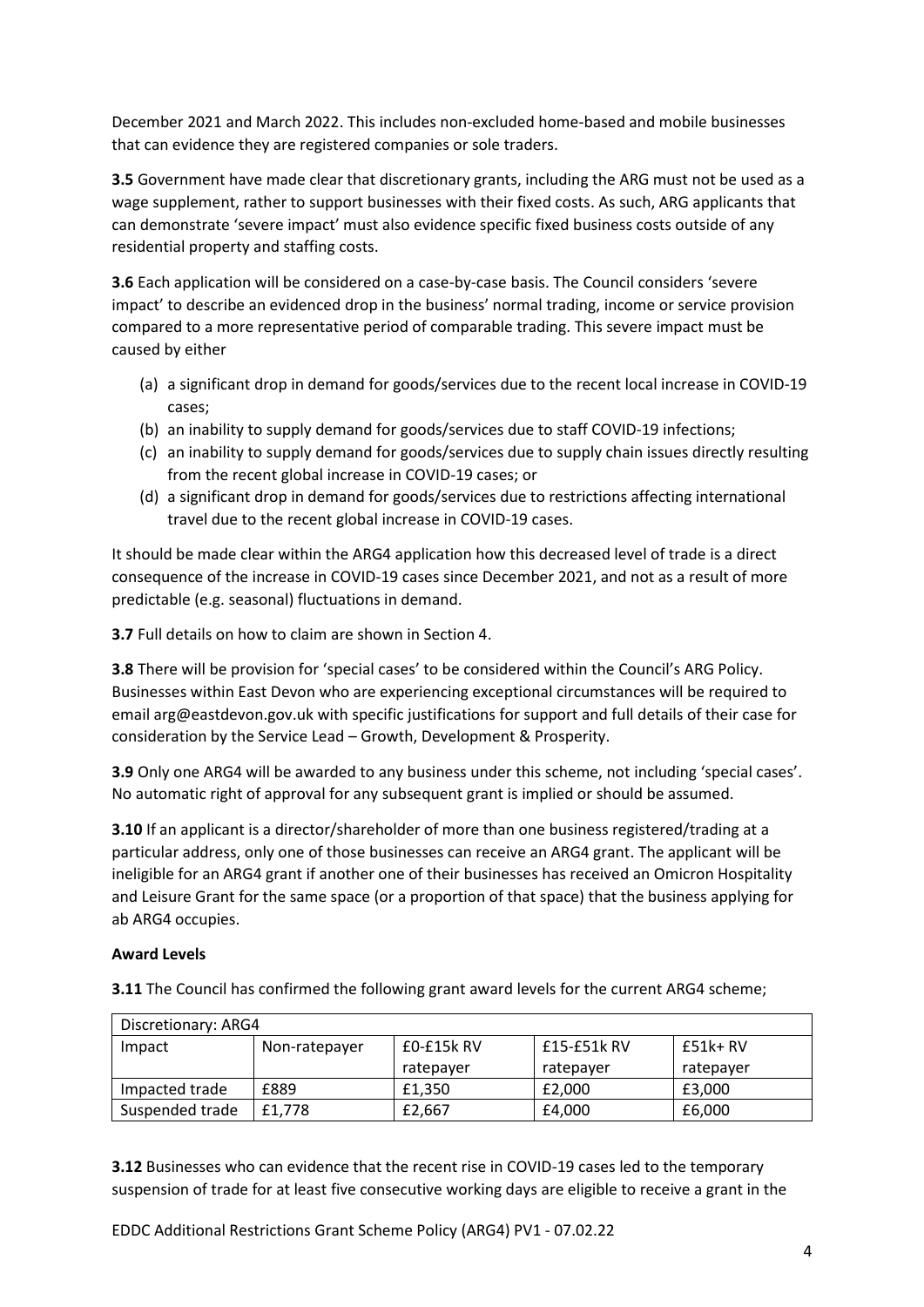higher grant bands. Businesses who can evidence that the recent rise in COVID-19 cases led to a severe loss of trade, but not the temporary suspension of trade altogether, are eligible to receive a grant in the lower grant bands.

#### **Ineligible businesses**

**3.13** The following businesses will **not** be eligible for an award:

- (a) Businesses which can obtain or have obtained a grant under the Omicron Hospitality and Leisure Grant scheme;
- (b) Businesses which have already received grant payments that equal the maximum levels of subsidy permitted;
- (c) Businesses that were in administration, are insolvent or where a striking-off notice has been made; and
- (d) Businesses that do not primarily operate and trade within East Devon.

**3.14** In addition to the above and to ensure limited grant funds are prioritised to those businesses most severely impacted by the current rise in COVID-19 infections, the following businesses and hereditaments are specifically excluded from Council's ARG4 scheme:

- Any properties or parts of properties used for personal use
- Charitable or non-commercial organisations that are not engaged in business/commercial activity;
- Businesses whose primarily trade comprises:
	- Show homes;
	- Car parking;
	- Storage containers; containers; storage premises;
	- Yards, land or properties used for storage only;
	- Advertising or advertising stations or hoardings;
	- Communication stations or telecommunication equipment
	- Solar panel sites;
	- ATM's, cash machines or equivalent;
- Schools / Academies / Educational establishments and premises (which are publicly funded);
- Lockers; Beach huts or similar structures; and
- Self-catered accommodation for holiday use.

#### **The Effective Date**

**3.15** The effective date for eligibility is the 1st December 2021. Businesses **must be able to demonstrate they were** trading on the day prior to 1st December 2021 to be eligible to receive grant support.

#### **Who can receive the grant?**

**3.16** Government has stated that the person who will receive the grant will be the person who, according to the Council's records, was the ratepayer in respect of the hereditament at the effective date. Where there is no entry in the rating list for the business, the Council will have discretion to determine who should receive the grant.

**3.17** Where the Council has reason to believe that the information it holds about the ratepayer or applicant at the effective date is inaccurate, it may withhold or recover the grant and take reasonable steps to identify the correct ratepayer or applicant.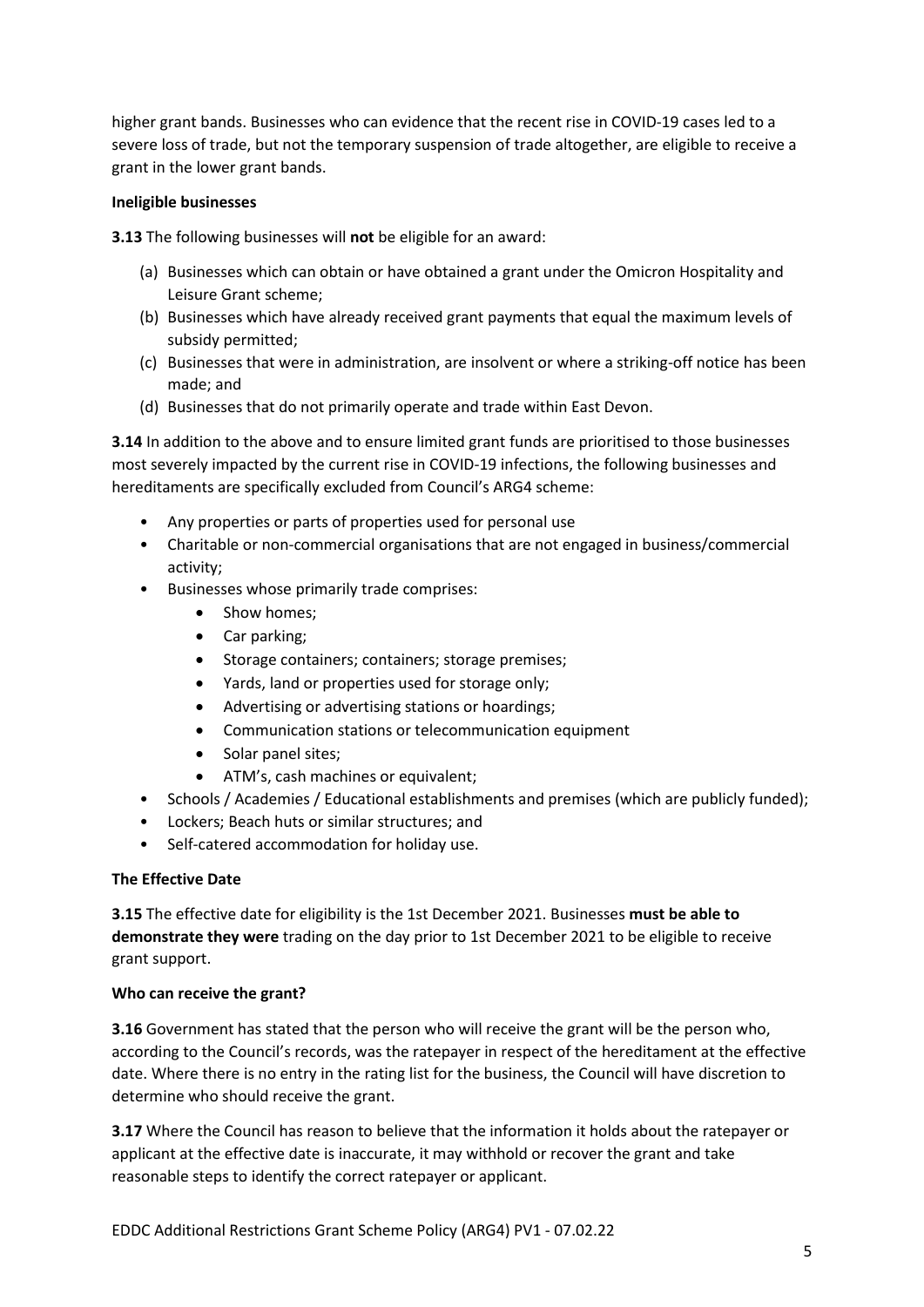**3.18** Where, it is subsequently determined that the records held are incorrect, the Council reserves the right to recover any grant incorrectly paid.

**3.19** Where any business or individual misrepresents information or contrives to take advantage of the scheme, the Council will look to recover any grant paid and take appropriate legal action. Likewise, if any person is found to have falsified records in order to obtain a grant.

# **4.0 How will grants be provided to Businesses?**

**4.1** The Council is fully aware of the importance of these grants to assist businesses and support the local community and economy. The Council's ARG4 scheme together with the Omicron Hospitality and Leisure Grant scheme will offer a lifeline to businesses who are struggling to survive during the COVID-19 pandemic.

**4.2** Full details of the Council's scheme, including how to apply are available online at <https://eastdevon.gov.uk/arg> and marketed via the East Devon business update which all businesses in district are encouraged to subscribe to.

**4.3** The online application form is available to complete with effect from the 7 February 2022. This initial scheme will remain open for a period of 4 weeks until 5pm on the 7 March 2022. The Council reserves the right to close the scheme earlier should the allocated funding be exhausted.

**4.4** All applicant businesses will be required to upload up to date bank statement(s) (for the account used by the business). This must contain the name of account, sort code and account number for verification purposes. In the case where a business is a limited company, the details of a business account (rather than a personal account) must be provided.

**4.5** The Council will undertake both pre- and post-payment anti-fraud checks. Any attempt to fraudulently claim public grant funding will be reported to the National Anti-Fraud Network (NAFN) and will result in funds being recovered and legal action being taken.

**4.6** In all cases, businesses will be required to confirm that they are eligible to receive the grants. Businesses are under an obligation to notify the Council should they no longer meet the eligibility criteria for any additional grants.

**4.7** The Council reserves the right request any supplementary information from businesses, and they should look to provide this, where requested, as soon as possible. The council may suspend an application in the event an applicant fails to provide sufficient evidence of

- (a) their business primarily operating and trading within East Devon;
- (b) significant adverse impact of the recent increase in COVID-19 infections on their business;
- (c) the ARG being used to mitigate fixed business costs (and so not used to supplement wages)

**4.8** An application for an Additional Restriction Grant is deemed to have been made when a duly completed application form is received via the Council's online procedure.

**4.9** All monies paid under this scheme will be funded by Government and paid to the Council under S31 of the Local Government Act 2003.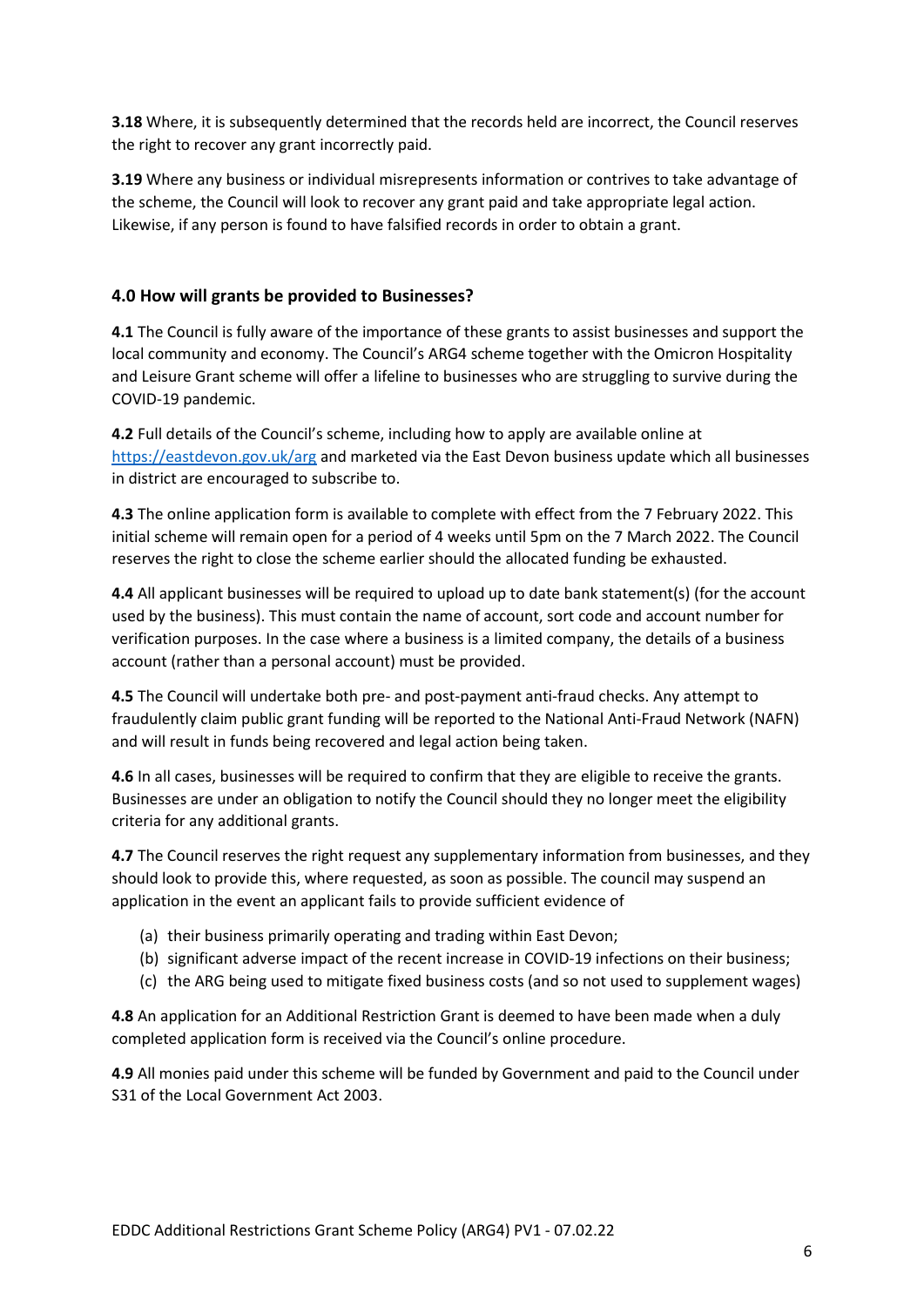## **5.0 Subsidies and EU State Aid**

**5.1** The EU state Aid rules no longer apply to subsidies granted in the UK following the end of the transition period.

**5.2** The United Kingdom, however, remains bound by its international commitments, including subsidy obligations set out in the Trade and Cooperation Agreement (TCA) with the EU.

**5.3** The Council can still pay out subsidies under previously approved schemes and this includes subsidies related to COVID-19 that have previously been given under the EU State Aid Temporary Framework.

**5.4** Businesses should make themselves aware of their obligations under the Government's subsidies arrangements on gov.uk

## **6.0 Scheme of Delegation**

**6.1** The Council has approved this scheme.

**6.2** Officers of the Council will administer the scheme and the Section 151 Officer is authorised to make technical scheme amendments to ensure it meets the criteria set by the Council and, in line with Government guidance.

**6.3** The Council reserves the right to change this scheme at any time.

## **7.0 Notification of Decisions**

**7.1** All decisions made by the Council shall be notified to the applicant by email. A decision shall be made as soon as practicable after an application is received.

## **8.0 Reviews of Decisions**

**8.1** The Council will operate an internal review process and will accept an applicant's request for a review of its decision.

**8.2** All such requests must be made in writing to the Council within 14 days of the Council's decision and should state the reasons why the applicant is aggrieved with the decision of the Council. New information may be submitted at this stage to support the applicant's appeal.

**8.3** The application will be reconsidered by a senior officer as soon as practicable, and the applicant informed by email of the decision. This decision shall be final.

## **9.0 Complaints**

**9.1** The Council's 'Complaints Procedure' (available on the Council's website) will be applied in the event of any complaint received about this scheme.